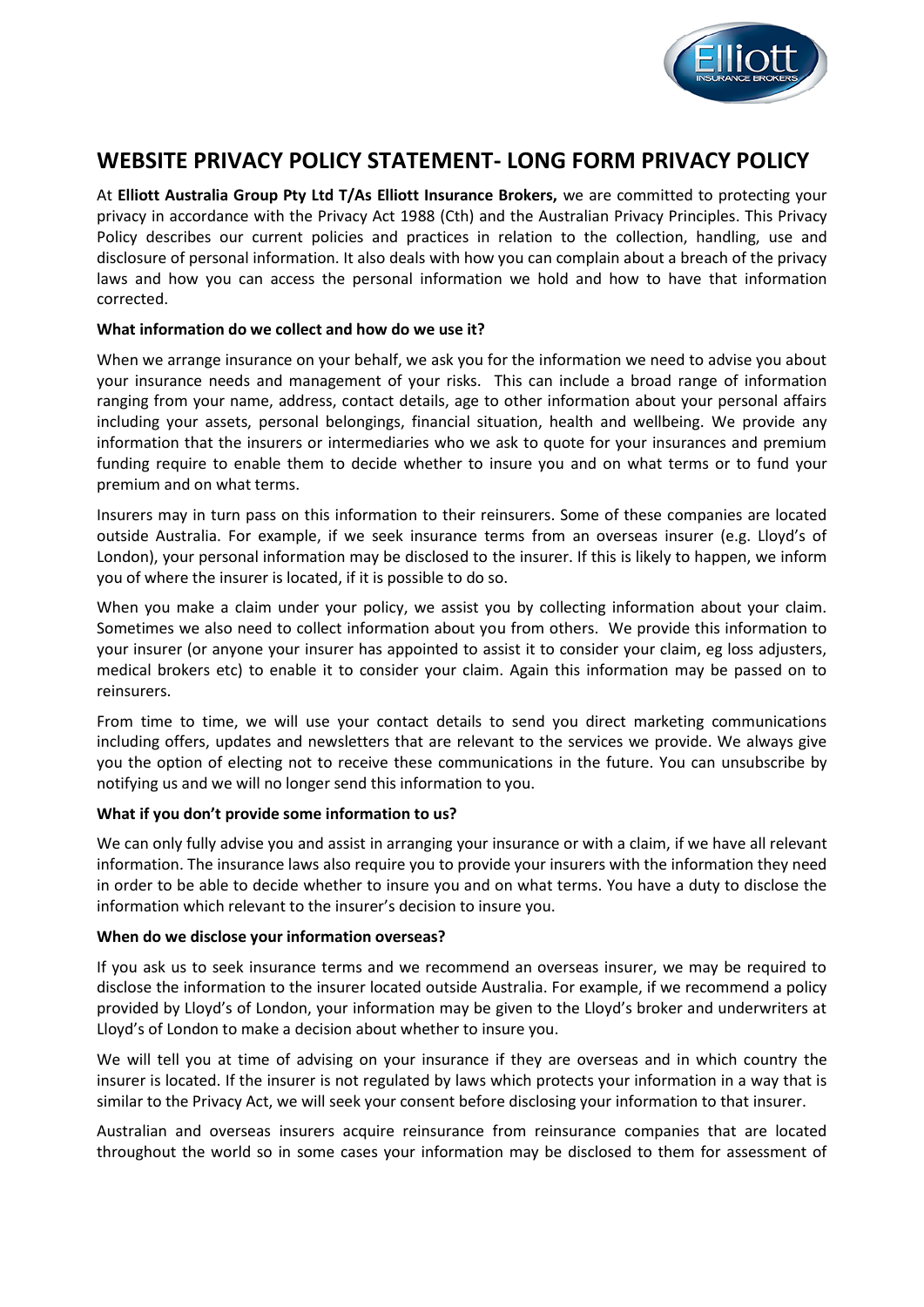risks and in order to provide reinsurance to your insurer. We do not make this disclosure, this made by the insurer (if necessary) for the placement for their reinsurance program.

### **How do we hold and protect your information?**

We strive to maintain the reliability, accuracy, completeness and currency of the personal information we hold and to protect its privacy and security. We keep personal information only for as long as is reasonably necessary for the purpose for which it was collected or to comply with any applicable legal or ethical reporting or document retention requirements.

We hold the information we collect from you initially in a working file, which when completed is electronically imaged and stored, after which any paper is destroyed in our onsite shredder. In some cases, your file is archived and sent to an external data storage provider for a period of time. We only use storage providers located in Australia who are also regulated by the Privacy Act.

We ensure that your information is safe by protecting it from unauthorised access, modification and disclosure. We maintain physical security over our paper and electronic data and premises, by using locks and security systems. We also maintain computer and network security; for example, we use firewalls (security measures for the Internet) and other security systems such as user identifiers and passwords to control access to computer systems where your information is stored.

# **Will we disclose the information we collect to anyone?**

We do not sell, trade, or rent your personal information to others.

We may need to provide your information to contractors who supply services to us, e.g. to handle mailings on our behalf, external data storage providers or to other companies in the event of a corporate sale, merger, re-organisation, dissolution or similar event. However, we will take reasonable measures to ensure that they protect your information as required under the Privacy Act.

We may provide your information to others if we are required to do so by law, you consent to the disclosure or under some unusual other circumstances which the Privacy Act permits.

#### **How can you check, update or change the information we are holding?**

Upon receipt of your written request and enough information to allow us to identify the information, we will disclose to you the personal information we hold about you. We will also correct, amend or delete any personal information that we agree is inaccurate, irrelevant, out of date or incomplete.

If you wish to access or correct your personal information please email our managing director **John Elliott at Elliott Australia Group Pty Ltd T/As Elliott Insurance Brokers, AFSL No: 418512 at [info@elliottinsurance.com.au.](mailto:info@elliottinsurance.com.au)**

We do not charge for receiving a request for access to personal information or for complying with a correction request. Where the information requested is not a straightforward issue and will involve a considerable amount of time then a charge will need to be confirmed for responding to the request for the information.

In some limited cases, we may need to refuse access to your information or refuse a request for correction. We will advise you as soon as possible after your request if this is the case and the reasons for our refusal.

#### **What happens if you want to complain?**

If you have concerns about whether we have complied with the Privacy Act or this privacy Policy when collecting or handling your personal information, please write to our responsible manager Arthur Elliott by emai[l info@elliottinsurance.com.au](mailto:info@elliottinsurance.com.au) or call him on 1300 635 315.

Your complaint will be considered by us through our internal complaints resolution process and we will try to respond with a decision within 45 days of you making the complaint.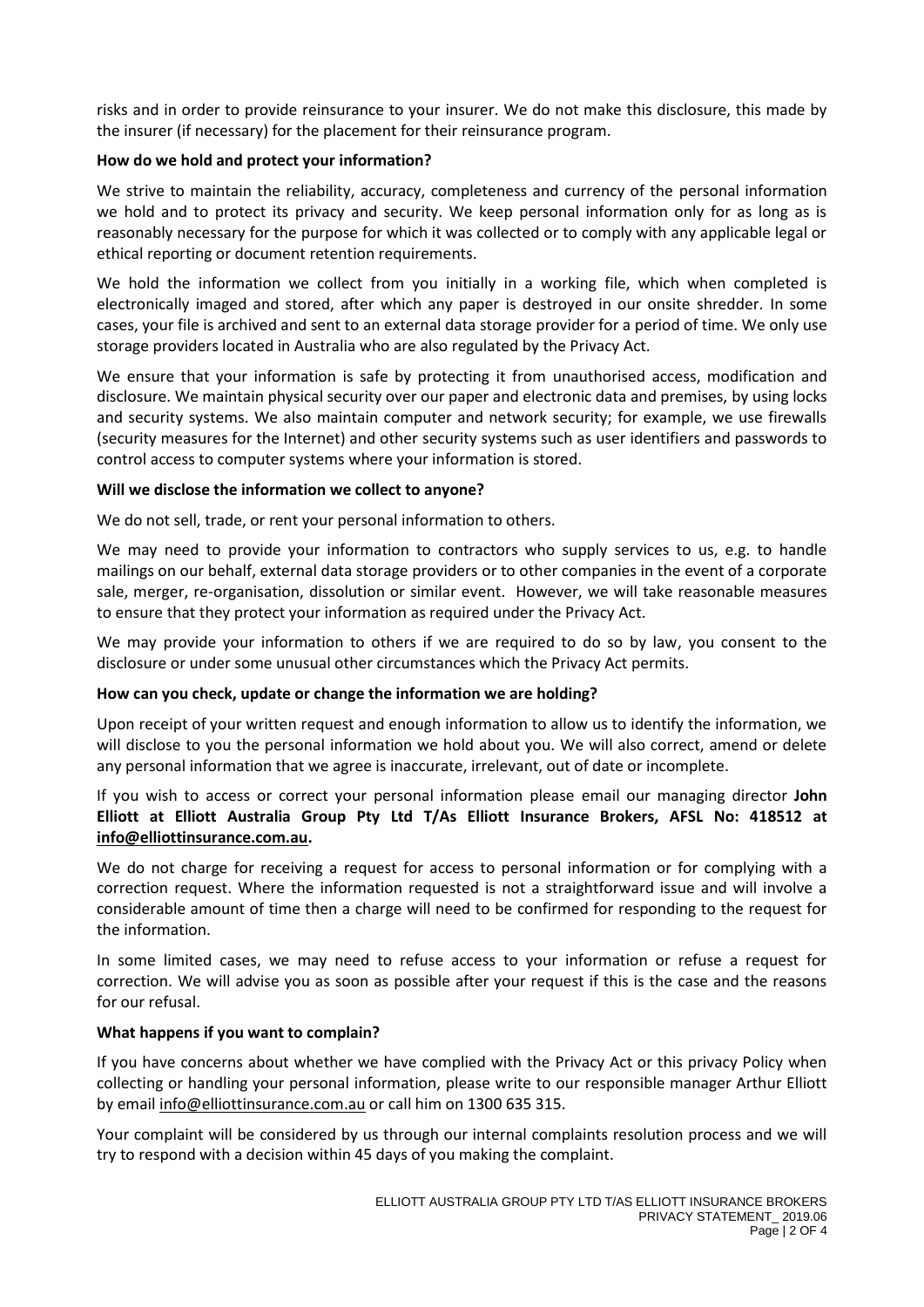#### **Your consent**

By asking us to assist with your insurance needs, you consent to the collection and use of the information you have provided to us for the purposes described above.

#### **Website information and content.**

The information provided on this website does not cover all aspects of the law on the relevant subject matter. Professional advice should be sought before any action is taken based upon the matters described and discussed on this site.

To the extent permitted by law, we make no representations about the suitability of the content of this site for any purpose. All content is provided without any warranty of any kind. We disclaim all warranties and conditions with regard to the content, including but not limited to all implied warranties and conditions of fitness for a particular purpose, title and non-infringement.

We will not be liable for any damages or injury caused by, including but not limited to, any failure of performance, error, omission, interruption, defect, delay in operation of transmission, computer virus, or line failure. To the extent permitted by law we will not be liable for any damages or injury, including but not limited to, special or consequential damages that result from the use of, or the inability to use, the materials in this site.

We believe the content of this site to be accurate, complete and current, however there are no warranties as to the accuracy, completeness or currency of the content. It is your responsibility to verify any information before relying on it. The content of this site may include technical inaccuracies or typographical errors.

We reserve the right to modify the content of this site from time to time.

**Anonymous data –** We use technology to collect anonymous information about the use of our website, for example when you browse our website our service provider logs your server address, the date and time of your visit, the pages and links accessed and the type of browser used. It does not identify you personally and we only use this information for statistical purposes and to improve the content and functionality of our website, to better understand our clients and markets and to improve our services.

**Cookies –** In order to collect this anonymous data we may use "cookies". Cookies are small pieces of information which are sent to your browser and stored on your computer's hard drive. Sometimes they identify users where the website requires information to be retained from one page to the next. This is purely to increase the functionality of the site. Cookies by themselves cannot be used to discover the identity of the user. Cookies do not damage your computer and you can set your browser to notify you when you receive a cookie so that you can decide if you want to accept it. Once you leave the site, the cookie is destroyed and no personal or other information about you is stored.

**Forms** - Our Website allows visitors to submit information via Self-Service forms (Claim Forms, Employment and Contact request). The information submitted via the Forms is **not** encrypted – an option is available for claim forms to be downloaded in PDF format for faxing. Should you be concerned about confidentiality of the claim information, this would be the recommended method.

Information collected via on-line forms is sent to our offices via EMAIL (not encrypted) and is also stored on a database which is accessible by Management.

We also use your information to send you requested product information and promotional material and to enable us to manage your ongoing requirements, e.g. renewals, and our relationship with you, e.g. invoicing, client surveys etc.

We may occasionally notify you direct marketing about new services and special offers, events or articles we think will be of interest to you. We may send you regular updates by email or by post on insurance